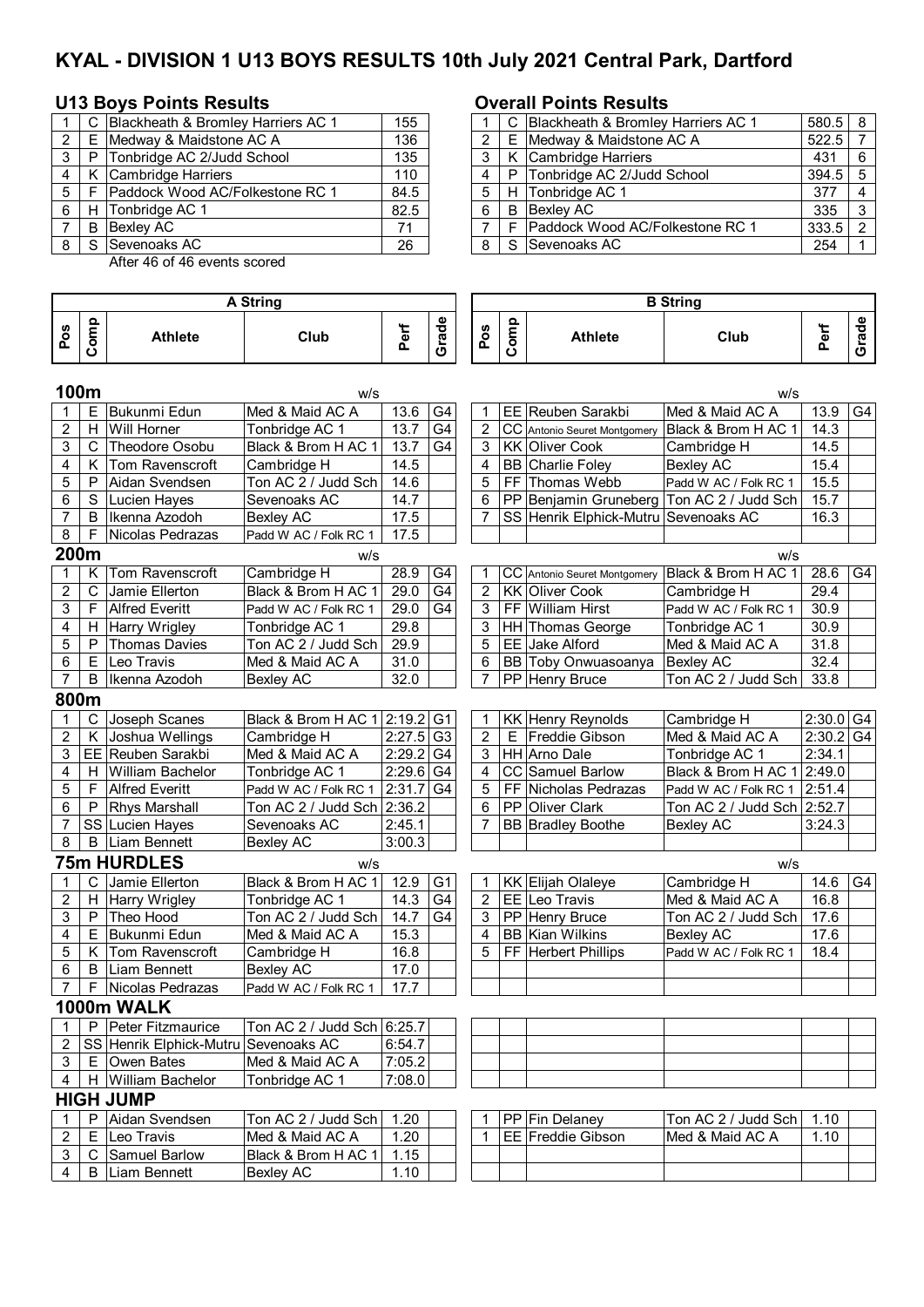| $\mathbf{1}$   | С              | Jamie Ellerton          | Black & Brom H AC 1                                                                          | 4.22                                                         | G4             |  | 1              |   | PP Theo Hood                      | Ton AC 2 / Judd Sch   | 3.76  |                |  |
|----------------|----------------|-------------------------|----------------------------------------------------------------------------------------------|--------------------------------------------------------------|----------------|--|----------------|---|-----------------------------------|-----------------------|-------|----------------|--|
| $\overline{c}$ | P              | <b>Thomas Davies</b>    | Ton AC 2 / Judd Sch                                                                          | 4.01                                                         |                |  | 2              |   | CC Theodore Osobu                 | Black & Brom H AC 1   | 3.73  |                |  |
| 3              |                | K Henry Reynolds        | Cambridge H                                                                                  | 3.88                                                         |                |  | 3              |   | KK Elijah Olaleye                 | Cambridge H           | 3.54  |                |  |
| 4              |                | E Jake Alford           | Med & Maid AC A                                                                              | 3.82                                                         |                |  | 4              |   | EE Reuben Sarakbi                 | Med & Maid AC A       | 3.08  |                |  |
| 5              |                | HH Thomas George        | Tonbridge AC 1                                                                               | 3.79                                                         |                |  | 5              | B | Ikenna Azodoh                     | <b>Bexley AC</b>      | 2.95  |                |  |
| 6              |                | BB Toby Onwuasoanya     | <b>Bexley AC</b>                                                                             | 3.78                                                         |                |  | 6              | S | Henrik Elphick-Mutru Sevenoaks AC |                       | 2.82  |                |  |
| $\overline{7}$ | E              | <b>William Hirst</b>    | Padd W AC / Folk RC 1                                                                        | 3.57                                                         |                |  | $\overline{7}$ |   | FF Herbert Phillips               | Padd W AC / Folk RC 1 | 2.71  |                |  |
| 8              |                | SS Lucien Hayes         | Sevenoaks AC                                                                                 | 3.52                                                         |                |  |                |   |                                   |                       |       |                |  |
|                | <b>SHOT</b>    |                         |                                                                                              |                                                              |                |  |                |   |                                   |                       |       |                |  |
| 1              |                | K Michael Bridge        | Cambridge H                                                                                  | 10.62                                                        | G <sub>1</sub> |  | 1              | C | Charlie Platt                     | Black & Brom H AC 1   | 7.38  | G4             |  |
| $\overline{c}$ |                | CC Lorne Burnett        | Black & Brom H AC 1                                                                          | 9.41                                                         | G <sub>2</sub> |  | $\overline{2}$ | P | <b>Thomas Davies</b>              | Ton AC 2 / Judd Sch   | 5.22  |                |  |
| 3              | F              | <b>Victor Redman</b>    | Padd W AC / Folk RC 1                                                                        | 8.00                                                         | G <sub>4</sub> |  | 3              |   | <b>EE</b> Freddie Gibson          | Med & Maid AC A       | 5.02  |                |  |
| 4              |                | PP Zach Bench           | Ton AC 2 / Judd Sch                                                                          | 7.70                                                         | G4             |  |                |   |                                   |                       |       |                |  |
| 5              |                | H Harry Wrigley         | Tonbridge AC 1                                                                               | 6.28                                                         |                |  |                |   |                                   |                       |       |                |  |
| 6              |                | <b>B</b> Bradley Boothe | <b>Bexley AC</b>                                                                             | 5.59                                                         |                |  |                |   |                                   |                       |       |                |  |
| $\overline{7}$ | E.             | Caleb James             | Med & Maid AC A                                                                              | 5.33                                                         |                |  |                |   |                                   |                       |       |                |  |
|                | <b>DISCUS</b>  |                         |                                                                                              |                                                              |                |  |                |   |                                   |                       |       |                |  |
| 1              | $\mathsf{C}$   | Lorne Burnett           | Black & Brom H AC 1 22.44                                                                    |                                                              | G <sub>2</sub> |  | 1              |   | CC Noah Fage                      | Black & Brom H AC 1   | 15.90 |                |  |
| $\overline{c}$ | F              | Victor Redman           | Padd W AC / Folk RC 1                                                                        | 20.36 G3                                                     |                |  | $\overline{2}$ |   | FF Thomas Webb                    | Padd W AC / Folk RC 1 | 13.75 |                |  |
| 3              | P              | <b>Rhys Marshall</b>    | Ton AC 2 / Judd Sch                                                                          | 16.09                                                        |                |  | 3              |   | EE Owen Bates                     | Med & Maid AC A       | 12.74 |                |  |
| 4              |                | <b>BB</b> Charlie Foley | <b>Bexley AC</b>                                                                             | 14.18                                                        |                |  | 4              |   | PP Peter Fitzmaurice              | Ton AC 2 / Judd Sch   | 11.49 |                |  |
| 5              |                | E Caleb James           | Med & Maid AC A                                                                              | 13.26                                                        |                |  | 5              | B | George Ansell                     | <b>Bexley AC</b>      | 8.73  |                |  |
| 6              | H.             | William Bachelor        | Tonbridge AC 1                                                                               | 10.25                                                        |                |  |                |   |                                   |                       |       |                |  |
|                | <b>JAVELIN</b> |                         |                                                                                              |                                                              |                |  |                |   |                                   |                       |       |                |  |
| 1              | C              | <b>Charlie Platt</b>    | Black & Brom H AC 1                                                                          | 30.01                                                        | G <sub>2</sub> |  | 1              |   | CC Noah Fage                      | Black & Brom H AC 1   | 25.51 | G <sub>3</sub> |  |
| $\overline{c}$ |                | K Michael Bridge        | Cambridge H                                                                                  | 25.78                                                        | G <sub>3</sub> |  | $\overline{2}$ |   | EE Caleb James                    | Med & Maid AC A       | 18.56 |                |  |
| 3              | P              | Theo Hood               | Ton AC 2 / Judd Sch                                                                          | 25.01                                                        | G4             |  | 3              |   | KK Elijah Olaleye                 | Cambridge H           | 16.66 |                |  |
| 4              | F              | <b>Alfred Everitt</b>   | Padd W AC / Folk RC 1                                                                        | 23.17                                                        | G <sub>4</sub> |  | $\overline{4}$ |   | PP Fin Delaney                    | Ton AC 2 / Judd Sch   | 16.53 |                |  |
| 5              | H              | Thomas George           | Tonbridge AC 1                                                                               | 22.13                                                        | G <sub>4</sub> |  | 5              |   | FF Victor Redman                  | Padd W AC / Folk RC 1 | 13.47 |                |  |
| 6              | E              | <b>Owen Bates</b>       | Med & Maid AC A                                                                              | $21.45$ G4                                                   |                |  |                | B | George Ansell                     | <b>Bexley AC</b>      | nm    |                |  |
| 7              |                | <b>BB</b> Charlie Foley | 14.58<br><b>Bexley AC</b>                                                                    |                                                              |                |  |                |   |                                   |                       |       |                |  |
| 4x100m RELAYS  |                |                         |                                                                                              |                                                              |                |  |                |   |                                   |                       |       |                |  |
| 1              | C              |                         | Black & Brom H AC 1 Antonio Seuret Montgomery, Jamie Ellerton, Charlie Platt, Theodore Osobu |                                                              |                |  |                |   |                                   |                       | 56.0  |                |  |
| $\overline{c}$ |                | H Tonbridge AC 1        | Thomas George, William Bachelor, Arno Dale, Harry Wrigley                                    |                                                              |                |  |                |   |                                   |                       | 58.4  |                |  |
| 3              | P              |                         | Ton AC 2 / Judd Sch Aidan Svendsen, Theo Hood, Oliver Clark, Rhys Marshall                   |                                                              |                |  |                |   |                                   |                       | 59.1  |                |  |
| 4              | E              | Med & Maid AC A         | Jake Alford, Leo Travis, Bukunmi Edun, Owen Bates                                            |                                                              |                |  |                |   |                                   |                       | 59.3  |                |  |
| 5              |                | K Cambridge H           | Aniket Iyengar, Tom Ravenscroft, Oliver Cook, Elijah Olaleye                                 |                                                              |                |  |                |   |                                   |                       | 59.4  |                |  |
| 6              | F              | Padd W AC / Folk RC 1   |                                                                                              | Nicolas Pedrazas, William Hirst, Thomas Webb, Alfred Everitt |                |  |                |   |                                   |                       |       |                |  |

7] B |Bexley AC |Ikenna Azodoh, Toby Onwuasoanya, Kian Wilkins, Charlie Foley | 63.3

Ikenna Azodoh, Toby Onwuasoanya, Kian Wilkins, Charlie Foley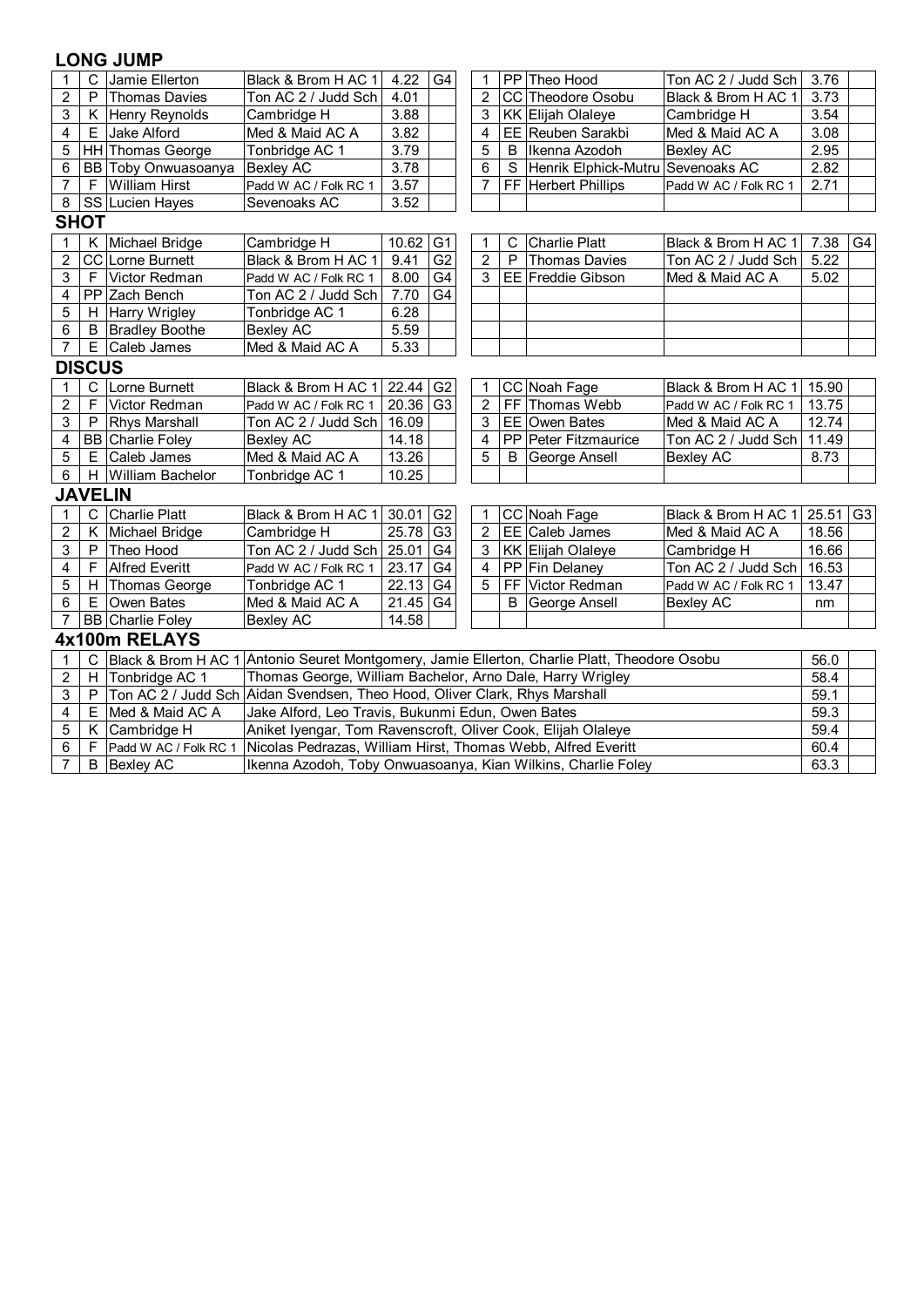# **KYAL - DIVISION 1 U15 BOYS RESULTS 10th July 2021 Central Park, Dartford**

## **U15 Boys Points Results Overall Points Results**

|   |   | E Medway & Maidstone AC A            | 167 |   | C Blackheath & Bromley Harriers AC 1   |
|---|---|--------------------------------------|-----|---|----------------------------------------|
| 2 | P | Tonbridge AC 2/Judd School           | 145 |   | E Medway & Maidstone AC A              |
|   |   | C Blackheath & Bromley Harriers AC 1 | 116 |   | K Cambridge Harriers                   |
|   | K | Cambridge Harriers                   | 88  |   | P Tonbridge AC 2/Judd School           |
|   |   | H Tonbridge AC 1                     | 84  | 5 | H Tonbridge AC 1                       |
| 6 | S | Sevenoaks AC                         | 76  | 6 | <b>B</b> Bexley AC                     |
|   | B | Bexlev AC                            | 54  |   | <b>Paddock Wood AC/Folkestone RC 1</b> |
| 8 |   | F Paddock Wood AC/Folkestone RC 1    | 19  | 8 | S Sevenoaks AC                         |

After 46 of 46 events scored

|     | E     | Medway & Maidstone AC A                | 167 |  |    | C Blackheath & Bromley Harriers AC 1   | $580.5$ 8 |     |
|-----|-------|----------------------------------------|-----|--|----|----------------------------------------|-----------|-----|
|     | 2 I P | Tonbridge AC 2/Judd School             | 145 |  |    | E   Medway & Maidstone AC A            | 522.5     |     |
|     |       | 3 C Blackheath & Bromley Harriers AC 1 | 116 |  |    | K Cambridge Harriers                   | 431       | 6   |
| 4   |       | K   Cambridge Harriers                 | 88  |  |    | P Tonbridge AC 2/Judd School           | 394.5     | - 5 |
|     | 5   H | <b>ITonbridge AC 1</b>                 | 84  |  |    | H Tonbridge AC 1                       | 377       |     |
| 6 I | l S   | Sevenoaks AC                           | 76  |  | B. | Bexlev AC                              | 335       | 3   |
|     | -B    | Bexley AC                              | 54  |  |    | <b>Paddock Wood AC/Folkestone RC 1</b> | 333.5     |     |
|     |       | 8   F IPaddock Wood AC/Folkestone RC 1 | 19  |  |    | S Sevenoaks AC                         | 254       |     |

|                         | A String |                        |                             |                         |                |                |      | <b>B</b> String             |                             |             |                |  |  |  |  |
|-------------------------|----------|------------------------|-----------------------------|-------------------------|----------------|----------------|------|-----------------------------|-----------------------------|-------------|----------------|--|--|--|--|
| Pos                     | Comp     | <b>Athlete</b>         | Club                        | Perf                    | Grade          | Pos            | Comp | <b>Athlete</b>              | Club                        | Perf        | Grade          |  |  |  |  |
| 100m                    |          |                        | w/s                         |                         |                |                |      |                             | w/s                         |             |                |  |  |  |  |
| 1                       | Е        | Cameron Isaac          | Med & Maid AC A             | 12.0                    | G <sub>3</sub> | 1              |      | CC Andrew Nikoro            | Black & Brom H AC 1         | 12.0        | G3             |  |  |  |  |
| $\overline{c}$          | K.       | Daniel Nyong           | Cambridge H                 | 12.0                    | G <sub>3</sub> | 2              |      | KK Rahaan Beckford Collier  | Cambridge H                 | 12.1        | G <sub>3</sub> |  |  |  |  |
| 3                       | С        | <b>Ryen Rennie</b>     | Black & Brom H AC 1         | 12.3                    | G4             | 3              |      | EE Daniel Shoyoye           | Med & Maid AC A             | 12.2        | G4             |  |  |  |  |
| 4                       | S        | Kristian Elphick-Mutru | Sevenoaks AC                | 12.4                    | G <sub>4</sub> | 4              |      | PP Nathan Drummond          | Ton AC 2 / Judd Sch         | 12.9        |                |  |  |  |  |
| 5                       | B        | <b>Max Baldry</b>      | <b>Bexley AC</b>            | 12.4                    | G4             | 5              |      | SS Samuel Clarke            | Sevenoaks AC                | 14.1        |                |  |  |  |  |
| 6                       |          | H Reggie French        | Tonbridge AC 1              | 12.8                    |                |                |      |                             |                             |             |                |  |  |  |  |
| $\overline{7}$          | P        | <b>Alfred Metcalfe</b> | Ton AC 2 / Judd Sch         | 12.8                    |                |                |      |                             |                             |             |                |  |  |  |  |
| 8                       | F        | <b>Oliver Collier</b>  | Padd W AC / Folk RC 1       | 13.6                    |                |                |      |                             |                             |             |                |  |  |  |  |
| 200m                    |          |                        | W/S                         |                         |                |                |      |                             | W/S                         |             |                |  |  |  |  |
| $\mathbf 1$             | K.       | Daniel Nyong           | Cambridge H                 | 24.5                    | G <sub>3</sub> | 1              |      | CC Marley Byfield           | Black & Brom H AC 1         | 25.2        | G4             |  |  |  |  |
| $\overline{2}$          | C        | Lawrence Goslin        | Black & Brom H AC 1         | 24.7                    | G <sub>3</sub> | $\overline{2}$ |      | KK Rahaan Beckford Collier  | Cambridge H                 | 25.4        | G4             |  |  |  |  |
| 3                       | Е        | Cameron Isaac          | Med & Maid AC A             | 25.3                    | G4             | 3              |      | EE Jake Foster              | Med & Maid AC A             | 26.0        |                |  |  |  |  |
| 4                       | B        | Max Baldry             | <b>Bexley AC</b>            | 25.4                    | G <sub>4</sub> | 4              |      | PP Orson Cook               | Ton AC 2 / Judd Sch         | 27.2        |                |  |  |  |  |
| 5                       | S        | Kristian Elphick-Mutru | Sevenoaks AC                | 25.5                    | G <sub>4</sub> | 5              |      | HH Thomas Daly              | Tonbridge AC 1              | 27.4        |                |  |  |  |  |
| 6                       | P        | <b>Oliver Finch</b>    | Ton AC 2 / Judd Sch         | 26.0                    |                | 6              |      | <b>BB</b> Finn Connolly     | <b>Bexley AC</b>            | 32.8        |                |  |  |  |  |
| $\overline{7}$          |          | H Reggie French        | Tonbridge AC 1              | 26.1                    |                |                |      |                             |                             |             |                |  |  |  |  |
| 800m                    |          |                        |                             |                         |                |                |      |                             |                             |             |                |  |  |  |  |
| 1                       | E.       | <b>Riley Maisey</b>    | Med & Maid AC A             | $2:10.9$ G <sub>3</sub> |                | 1              |      | EE Theo Ronchetti           | Med & Maid AC A             | $2:16.2$ G4 |                |  |  |  |  |
| $\overline{2}$          | H        | Harrison Fraser        | Tonbridge AC 1              | 2:17.7                  | G <sub>4</sub> | 2              |      | <b>HH</b> Jack Hammal       | Tonbridge AC 1              | 2:23.0      |                |  |  |  |  |
| 3                       | C        | Franco Hillier         | Black & Brom H AC 1 2:20.4  |                         |                | 3              | S.   | George Bishop               | Sevenoaks AC                | 2:28.0      |                |  |  |  |  |
| 4                       | P        | <b>Oliver Head</b>     | Ton AC 2 / Judd Sch 2:21.3  |                         |                | 4              |      | PP Mackenzie Copp           | Ton AC 2 / Judd Sch         | 2:30.2      |                |  |  |  |  |
| 5                       |          | SS Indigo Morris       | Sevenoaks AC                | 2:25.8                  |                |                |      |                             |                             |             |                |  |  |  |  |
| 6                       |          | F Oliver Collier       | Padd W AC / Folk RC 1       | 2:30.3                  |                |                |      |                             |                             |             |                |  |  |  |  |
| $\overline{7}$          |          | K Luke Bridges         | Cambridge H                 | 2:30.7                  |                |                |      |                             |                             |             |                |  |  |  |  |
|                         |          | 80m HURDLES            | w/s                         |                         |                |                |      |                             | W/S                         |             |                |  |  |  |  |
| $\mathbf{1}$            |          | C Andrew Nikoro        | Black & Brom H AC 1         | 12.1                    | G <sub>2</sub> | $\mathbf{1}$   |      | EE Cheyne West              | Med & Maid AC A             | 13.4        |                |  |  |  |  |
| $\overline{c}$          | K.       | Joshua Baker           | Cambridge H                 | 13.0                    | G4             | $\overline{2}$ |      | PP Lennon Willows           | Ton AC 2 / Judd Sch         | 15.1        |                |  |  |  |  |
| 3                       | B        | Thomas Walwyn          | <b>Bexley AC</b>            | 13.5                    |                | 3              |      | HH Samuel Newton            | Tonbridge AC 1              | 15.8        |                |  |  |  |  |
| 4                       | Е        | Theo Ronchetti         | Med & Maid AC A             | 13.8                    |                | 4              |      | SS Sebastian Kent           | Sevenoaks AC                | 17.1        |                |  |  |  |  |
| 5                       | P        | Evan Zell-Smith        | Ton AC 2 / Judd Sch         | 15.1                    |                |                |      |                             |                             |             |                |  |  |  |  |
| 6                       | S        | Indigo Morris          | Sevenoaks AC                | 15.3                    |                |                |      |                             |                             |             |                |  |  |  |  |
|                         |          | 2000m Walk             |                             |                         |                |                |      |                             |                             |             |                |  |  |  |  |
| $\overline{1}$          |          | S Sebastian Kent       | Sevenoaks AC                | 14:01.2                 |                | 1              |      | <b>PP</b> Benji Collingwood | Ton AC 2 / Judd Sch 16:00.0 |             |                |  |  |  |  |
| $\overline{2}$          |          | E Jake Foster          | Med & Maid AC A             | 14:55.5                 |                |                |      |                             |                             |             |                |  |  |  |  |
| 3                       |          | P Nathan Lewis         | Ton AC 2 / Judd Sch 14:57.4 |                         |                |                |      |                             |                             |             |                |  |  |  |  |
|                         |          | <b>HIGH JUMP</b>       |                             |                         |                |                |      |                             |                             |             |                |  |  |  |  |
| $\mathbf 1$             | B        | Thomas Walwyn          | <b>Bexley AC</b>            | 1.61                    | G <sub>3</sub> |                |      | CC Marley Byfield           | Black & Brom H AC 1         | 1.50        |                |  |  |  |  |
| $\overline{\mathbf{c}}$ | С        | <b>Maxwell Stober</b>  | Black & Brom H AC 1         | 1.58                    | G4             | $\overline{2}$ |      | EE Daniel Culver            | Med & Maid AC A             | 1.45        |                |  |  |  |  |
| 3                       |          | HH Samuel Newton       | Tonbridge AC 1              | 1.50                    |                |                |      | SS Ryan Alford-Smith        | Sevenoaks AC                | nm          |                |  |  |  |  |
| 4                       |          | E Cheyne West          | Med & Maid AC A             | 1.50                    |                |                |      |                             |                             |             |                |  |  |  |  |
| 5                       |          | S Sebastian Kent       | Sevenoaks AC                | 1.25                    |                |                |      |                             |                             |             |                |  |  |  |  |
| 6                       | P.       | Oliver Head            | Ton AC 2 / Judd Sch         | 1.25                    |                |                |      |                             |                             |             |                |  |  |  |  |
|                         |          | K Israel Olaigbe       | Cambridge H                 | nm                      |                |                |      |                             |                             |             |                |  |  |  |  |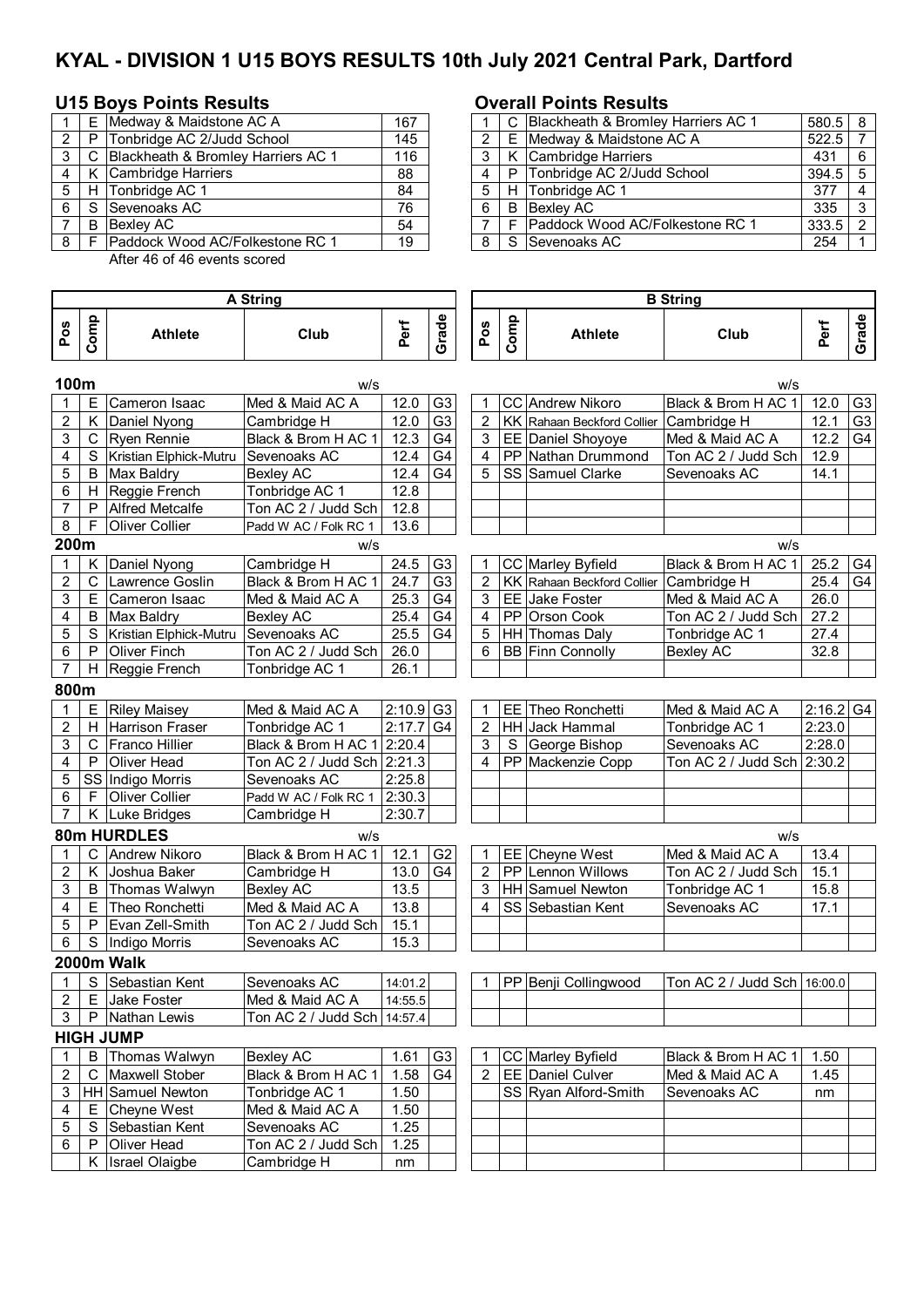## **LONG JUMP**

| $\mathbf 1$                                                                                                                                    |               | C Zuriel Nwogwugwu        | Black & Brom H AC 1                                                         | 5.34  | G4             | 1              |   | H Thomas Daly               | Tonbridge AC 1      | 4.53  |  |  |
|------------------------------------------------------------------------------------------------------------------------------------------------|---------------|---------------------------|-----------------------------------------------------------------------------|-------|----------------|----------------|---|-----------------------------|---------------------|-------|--|--|
| $\overline{2}$                                                                                                                                 | B             | Thomas Walwyn             | <b>Bexley AC</b>                                                            | 5.06  | G <sub>4</sub> | $\overline{2}$ |   | PP lan White                | Ton AC 2 / Judd Sch | 4.23  |  |  |
| 3                                                                                                                                              |               | HH Harry Owen             | Tonbridge AC 1                                                              | 4.57  |                | 3              | S | <b>Indigo Morris</b>        | Sevenoaks AC        | 4.13  |  |  |
| 4                                                                                                                                              |               | SS Kristian Elphick-Mutru | Sevenoaks AC                                                                | 4.57  |                | 4              |   | <b>EE</b> Riley Maisey      | Med & Maid AC A     | 3.98  |  |  |
| 5                                                                                                                                              | P             | <b>Oliver Finch</b>       | Ton AC 2 / Judd Sch                                                         | 4.26  |                | 5              |   | <b>BB Max Baldry</b>        | <b>Bexley AC</b>    | 3.95  |  |  |
| 6                                                                                                                                              |               | E Charlie Rouse           | Med & Maid AC A                                                             | 4.24  |                |                |   |                             |                     |       |  |  |
| $\overline{7}$                                                                                                                                 | K             | <b>Israel Olaigbe</b>     | Cambridge H                                                                 | 4.20  |                |                |   |                             |                     |       |  |  |
| <b>SHOT</b>                                                                                                                                    |               |                           |                                                                             |       |                |                |   |                             |                     |       |  |  |
| <b>Andrew Nikoro</b><br>C.<br>Black & Brom H AC 1<br>11.73<br>G <sub>3</sub><br><b>EE</b> Cameron Isaac<br>Med & Maid AC A<br>$\mathbf 1$<br>1 |               |                           |                                                                             |       |                |                |   |                             |                     | 9.26  |  |  |
| $\overline{c}$                                                                                                                                 | E.            | <b>Daniel Culver</b>      | Med & Maid AC A                                                             | 10.84 | G <sub>4</sub> | 2              | P | <b>Alfred Metcalfe</b>      | Ton AC 2 / Judd Sch | 8.73  |  |  |
| 3                                                                                                                                              | K.            | Daniel Nyong              | Cambridge H                                                                 | 9.34  |                | 3              |   | KK Joshua Baker             | Cambridge H         | 8.49  |  |  |
| 4                                                                                                                                              |               | PP Jacob Bootle           | Ton AC 2 / Judd Sch                                                         | 9.01  |                |                |   | CC Zuriel Nwogwugwu         | Black & Brom H AC 1 | nm    |  |  |
| 5                                                                                                                                              |               | <b>B</b> Finn Connolly    | <b>Bexley AC</b>                                                            | 5.22  |                |                |   |                             |                     |       |  |  |
| 6                                                                                                                                              | F.            | Alfie Lancefield          | Padd W AC / Folk RC 1                                                       | 5.19  |                |                |   |                             |                     |       |  |  |
|                                                                                                                                                | <b>DISCUS</b> |                           |                                                                             |       |                |                |   |                             |                     |       |  |  |
|                                                                                                                                                |               | P Evan Zell-Smith         | Ton AC 2 / Judd Sch                                                         | 22.99 |                |                |   | PP Benji Collingwood        | Ton AC 2 / Judd Sch | 19.91 |  |  |
| $\overline{2}$                                                                                                                                 |               | HH Samuel Newton          | Tonbridge AC 1                                                              | 22.79 |                | 2              |   | KK Israel Olaigbe           | Cambridge H         | 19.82 |  |  |
| 3                                                                                                                                              |               | K Joshua Baker            | Cambridge H                                                                 | 20.64 |                | 3              | Е | <b>Riley Maisey</b>         | Med & Maid AC A     | 13.14 |  |  |
| 4                                                                                                                                              |               | <b>EE Daniel Shoyoye</b>  | Med & Maid AC A                                                             | 19.28 |                |                |   |                             |                     |       |  |  |
| 5                                                                                                                                              | F.            | Alfie Lancefield          | Padd W AC / Folk RC 1                                                       | 12.82 |                |                |   |                             |                     |       |  |  |
|                                                                                                                                                | <b>HAMMER</b> |                           |                                                                             |       |                |                |   |                             |                     |       |  |  |
| $\mathbf 1$                                                                                                                                    |               | E Max Thorne              | Med & Maid AC A                                                             | 44.81 | G <sub>1</sub> | 1              | P | Nathan Lewis                | Ton AC 2 / Judd Sch | 17.00 |  |  |
| 2                                                                                                                                              |               | PP Benji Collingwood      | Ton AC 2 / Judd Sch                                                         | 22.26 |                | 2              |   | <b>EE</b> Franklin Shepherd | Med & Maid AC A     | 12.12 |  |  |
| 3                                                                                                                                              |               | H Reggie French           | Tonbridge AC 1                                                              | 10.94 |                |                |   |                             |                     |       |  |  |
|                                                                                                                                                | <b>RELAYS</b> |                           |                                                                             |       |                |                |   |                             |                     |       |  |  |
|                                                                                                                                                | 4x100m        |                           |                                                                             |       |                |                |   |                             |                     |       |  |  |
|                                                                                                                                                | C             | Black & Brom H AC 1       | Zuriel Nwogwugwu, Andrew Nikoro, Lawrence Goslin, Ryen Rennie<br>47.8       |       |                |                |   |                             |                     |       |  |  |
| $\overline{2}$                                                                                                                                 | E.            | Med & Maid AC A           | Jake Foster, Cheyne West, Daniel Shoyoye, Cameron Isaac                     |       |                |                |   |                             |                     | 47.8  |  |  |
| 3                                                                                                                                              | K.            | Cambridge H               | Daniel Nyong, Rahaan Beckford Collier, Felix Tynan, Israel Olaigbe          |       |                |                |   |                             |                     | 49.5  |  |  |
| 4                                                                                                                                              | H.            | Tonbridge AC 1            | Max Clark, Thomas Daly, Reggie French, Harry Owen                           |       |                |                |   |                             |                     | 51.0  |  |  |
| 5                                                                                                                                              | P             |                           | Ton AC 2 / Judd Sch Nathan Drummond, Alfred Metcalfe, Ian White, Orson Cook |       |                |                |   |                             |                     | 51.1  |  |  |
|                                                                                                                                                | 4x300m        |                           |                                                                             |       |                |                |   |                             |                     |       |  |  |
| C Black & Brom H AC 1 Zuriel Nwogwugwu, Marley Byfield, Lawrence Goslin, Ryen Rennie<br>2:41.1<br>$\overline{1}$                               |               |                           |                                                                             |       |                |                |   |                             |                     |       |  |  |

|  |                     | C Black & Brom H AC 1 Zuriel Nwogwugwu, Marley Byfield, Lawrence Goslin, Ryen Rennie | 2:41.1 |  |
|--|---------------------|--------------------------------------------------------------------------------------|--------|--|
|  | 2 E Med & Maid AC A | Cheyne West, Theo Ronchetti, Jake Foster, Charlie Rouse                              | 2:51.1 |  |
|  |                     | 3 P Ton AC 2 / Judd Sch Oliver Finch, Mackenzie Copp, Orson Cook, Oliver Head        | 3:04.0 |  |
|  | 4 S Sevenoaks AC    | Ryan Alford-Smith, George Bishop, Indigo Morris, Kristian Elphick-Mutru              | 3:05.2 |  |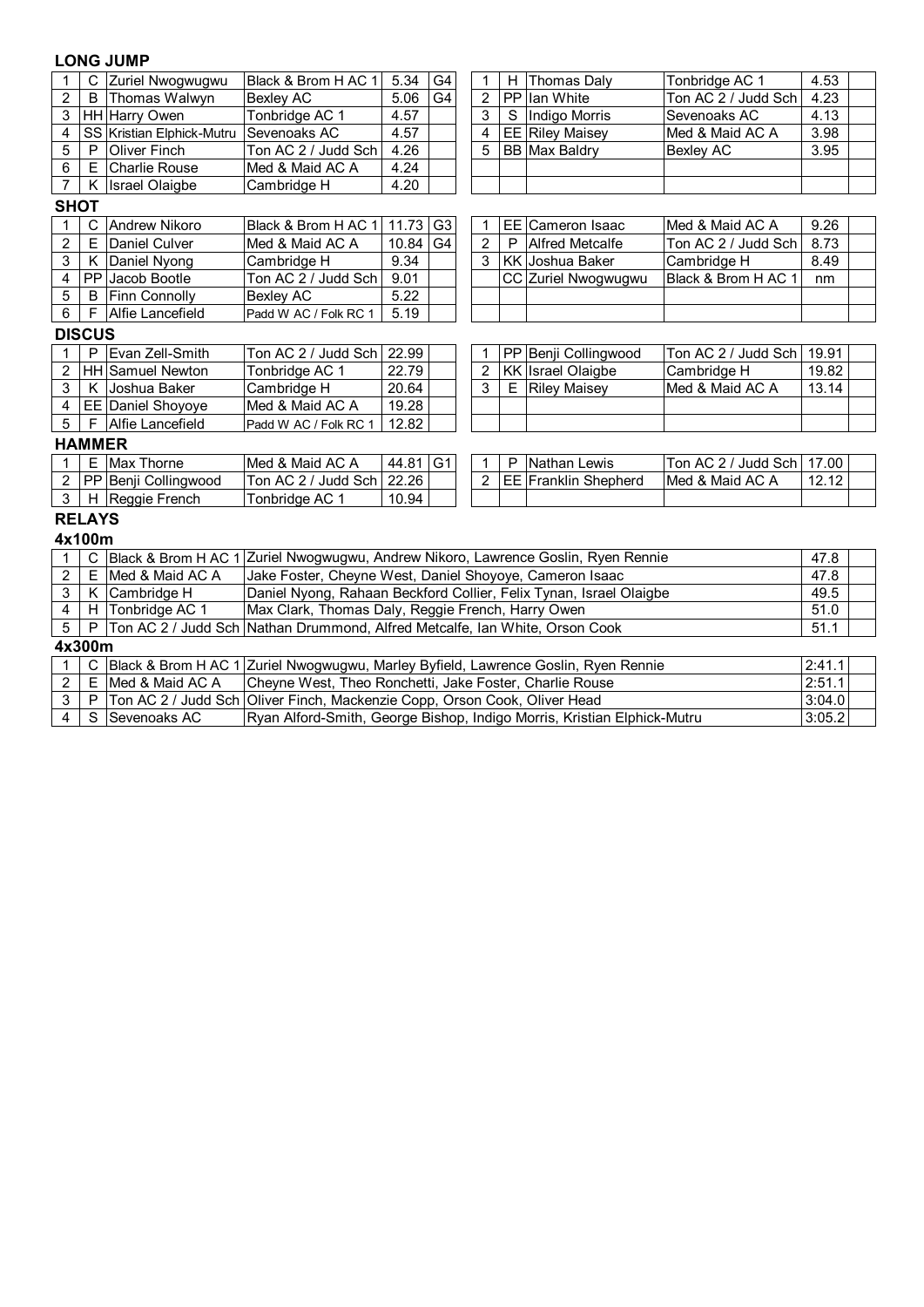# **KYAL - DIVISION 1 U13 GIRLS RESULTS 10th July 2021 Central Park, Dartford**

## **U13 Girls Points Results Overall Points Results**

|               | C.           | Blackheath & Bromley Harriers AC 1 | 128.5 |   |   | C Blackheath & Bromley Harriers AC 1 |
|---------------|--------------|------------------------------------|-------|---|---|--------------------------------------|
| $\mathcal{P}$ |              | Paddock Wood AC/Folkestone RC 1    | 109   |   |   | E Medway & Maidstone AC A            |
| 3             | F            | Medway & Maidstone AC A            | 103.5 |   |   | K Cambridge Harriers                 |
| 4             |              | H Tonbridge AC 1                   | 100   |   |   | P Tonbridge AC 2/Judd School         |
| 5             | K            | Cambridge Harriers                 | 96    | 5 |   | H Tonbridge AC 1                     |
| 6             | B            | <b>Bexley AC</b>                   | 72    | 6 | B | Bexley AC                            |
|               | <sub>S</sub> | Sevenoaks AC                       | 49    |   |   | Paddock Wood AC/Folkestone RC 1      |
| 8             | P            | Tonbridge AC 2/Judd School         | 33    | 8 |   | S Sevenoaks AC                       |
|               |              |                                    |       |   |   |                                      |

After 46 of 46 events scored

### **Pos Comp Athlete Club Perf Grade Pos Comp Athlete Club Perf Grade 75m** w/s w/s 1 | K | Emily Cadman | Cambridge H | 10.3 | G1 | | 1 | EE | Sienna Gratwick | Med & Maid AC A | 11.4 2 | E | Jasmine Mark | Med & Maid AC A  $\mid$  10.5 | G2 | | 2 | HH | Amelia Harris | Tonbridge AC 1 | 11.4  $3 \mid C \mid$ Emilia Adese | Black & Brom H AC 1 | 10.6  $|G2|$  | 3 | SS | Amy Hamshare | Sevenoaks AC | 11.5 4 | P Cacilia Gresham | Ton AC 2 / Judd Sch | 11.0 | G4 | | 4 | CC | Heidi Coulson | Black & Brom H AC 1 | 11.6 5 | H Eleanor Pattison | Tonbridge AC 1 | 11.3 | | | 5 | FF Megan Rein | Padd W AC / Folk RC 1 | 11.7 6 S Eleanor Harrison Sevenoaks AC 11.8 | 6 BB Marliah Archer Bexley AC 12.0 7 | F | Lily Rockall | Padd W AC / Folk RC 1 | 11.8 | | | | 7 | KK | Anagha Pai | Cambridge H | 12.1 8 B Aimee Price Bexley AC 12.3 8 PP Zara Greeves Ton AC 2 / Judd Sch 12.6 **150m** 1 | K Emily Cadman | Cambridge H | 20.2 | G1 | HH Eva Harper | Tonbridge AC 1 | 21.8 | G4 2 | E |Jasmine Mark | Med & Maid AC A  $\mid$  21.7 | G4 |  $\mid$  2 | PP |Cacilia Gresham | Ton AC 2 / Judd Sch | 22.2 | G4 3 S Florence Clay Sevenoaks AC 22.6 3 CC Lottie Palmer Black & Brom H AC 1 22.8 4 | C Sophie Tran Black & Brom H AC 1 22.8 | | | 3 | EE Sienna Gratwick | Med & Maid AC A | 22.8 5 B Mia Whitwell Bexley AC 23.0 | | 5 SS Amy Hamshare Sevenoaks AC 23.9 6 | H Elsa Pawson | Tonbridge AC 1 | 23.5 | | | 6 | KK Anagha Pai | Cambridge H | 24.1 7 | F Lily Rockall Padd W AC / Folk RC 1 | 23.9 | | | 7 | BB | Iman Musa-Okunola | Bexley AC | 24.5 8 | P Zara Greeves | Ton AC 2 / Judd Sch 25.6 **800m** 1 | C | Naimah Mossi | Black & Brom H AC 1 | 2:32.7 | G3 | 1 | EE | Sofia Cudmore-Smith | Med & Maid AC A | 2:39.3 | G4 2 E Rose Crossley Med & Maid AC A 2:34.4 G3 2 CC Beth Regan Black & Brom H AC 1 2:40.9 G4 3 K Sophia Pawa Cambridge H 2:39.4 G4 3 KK Alannah Bonnar Cambridge H 3:03.6 4 H Neve Raymond Tonbridge AC 1 2:45.2 4 HH Isabel Gowing Tonbridge AC 1 3:06.2<br>5 FF Abigail Smith Padd W AC / Folk RC 1 3:10.4 5 F Gia-Luna Pomponio Padd W AC / Folk RC 1 3:14.7 5 | FF Abigail Smith Padd W AC / Folk RC 1 | 3:10.4 | | | | | | | | | | Gia-Luna Pomponio | Padd W AC / Folk RC 1 | 3:14.7 **70m HURDLES** w/s w/s 1 | C Charlotte Bloodworth Black & Brom H AC 1 | 13.3 | G4 | T | HH Isabel Gowing | Tonbridge AC 1 | 15.3 2 E Tofunmi Edun Med & Maid AC A  $\mid$  13.9  $\mid$   $\mid$   $\mid$  2  $\mid$  F  $\mid$  Tilly Ryan Padd W AC / Folk RC 1 | 15.4 3 B Aimee Price Bexley AC 14.9 4 | FF | Lily Rockall | Padd W AC / Folk RC 1 | 14.9 5 | H Amelia Harris | Tonbridge AC 1 | 15.1 K Chloe-Marie Obayiuwana Cambridge H dnf **1000m WALK** 1 S Amy Hamshare Sevenoaks AC 7:00.9 1 FF Elisabeth Phillips Padd W AC / Folk RC 1 7:31.3  $2 \mid F$  Tilly Ryan Padd W AC / Folk RC 1 7:18.8 **HIGH JUMP**<br>1 |HH|Elsa <u>Pawson</u> 1 | HH Elsa Pawson | Tonbridge AC 1 | 1.20 | | | 1 | C | Heidi Coulson | Black & Brom H AC 1 | 1.15 1 CC Emilia Adese Black & Brom H AC 1 1.20 2 H Eleanor Pattison Tonbridge AC 1 1.10 3 | FF Abigail Smith Padd W AC / Folk RC 1 | 1.15 | 3 | F | Megan Rein | Padd W AC / Folk RC 1 | 1.10  $4 | P |$  Emily Willcox  $|$ Ton AC 2 / Judd Sch 1.10 5 | B | Mia Whitwell | Bexley AC | 1.05 **A String B String**

|       |       | C Blackheath & Bromley Harriers AC 1 | 128.5 |  |    | Blackheath & Bromley Harriers AC 1     | 580.5 |  |
|-------|-------|--------------------------------------|-------|--|----|----------------------------------------|-------|--|
| 2 I F |       | Paddock Wood AC/Folkestone RC 1      | 109   |  |    | E Medway & Maidstone AC A              | 522.5 |  |
|       |       | Medway & Maidstone AC A              | 103.5 |  |    | K Cambridge Harriers                   | 431   |  |
|       | H     | Tonbridge AC 1                       | 100   |  |    | P Tonbridge AC 2/Judd School           | 394.5 |  |
|       |       | 5   K Cambridge Harriers             | 96    |  |    | H Tonbridge AC 1                       | 377   |  |
| 6     | B     | Bexley AC                            | 72    |  | B. | Bexley AC                              | 335   |  |
|       | . S.  | Sevenoaks AC                         | 49    |  |    | <b>Paddock Wood AC/Folkestone RC 1</b> | 333.5 |  |
|       | 8 I P | Tonbridge AC 2/Judd School           | 33    |  |    | S Sevenoaks AC                         | 254   |  |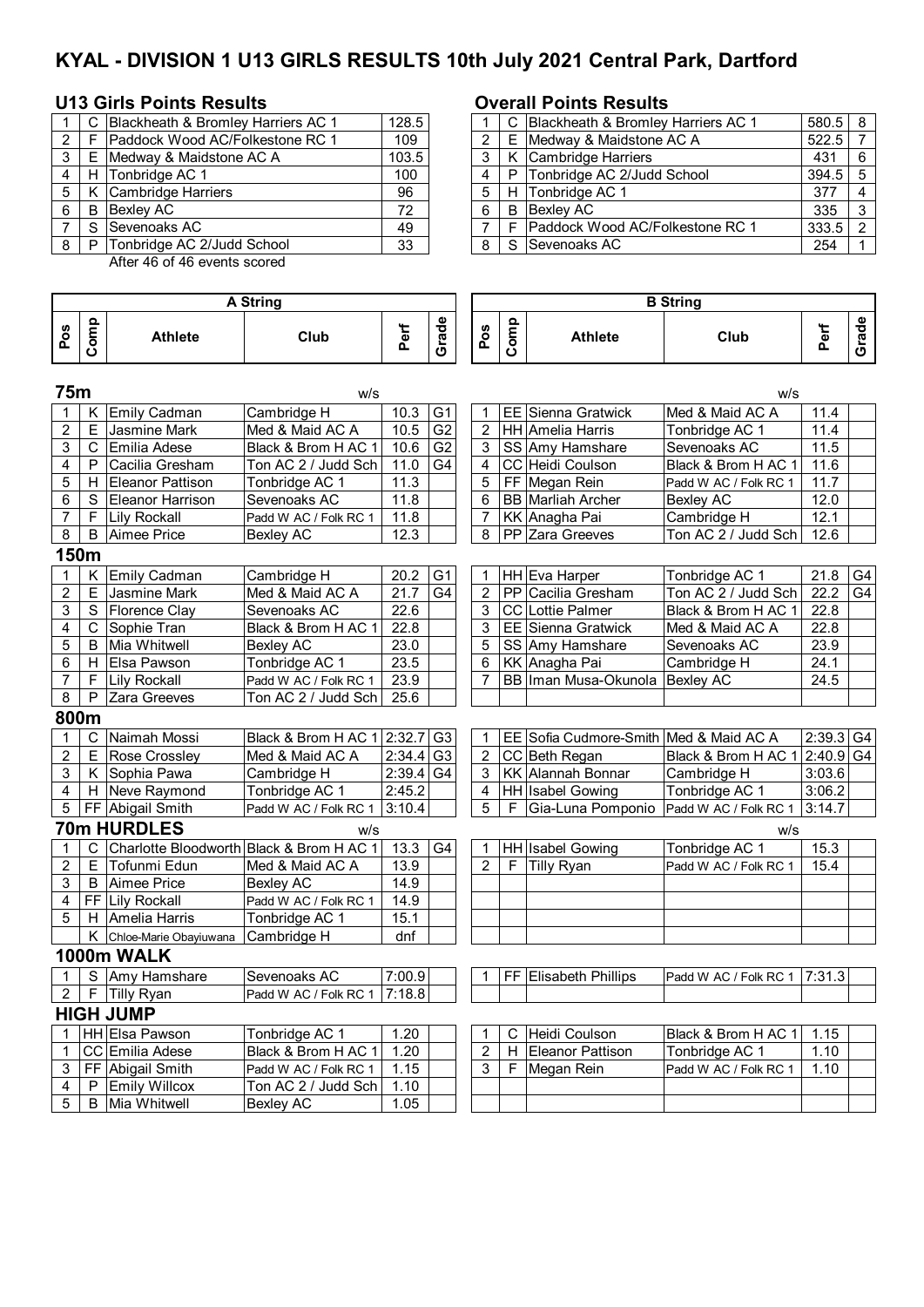# **LONG JUMP**

| 1              | C              | Emilia Adese                             | Black & Brom H AC 1                                              | 4.05                                                          | G4 | 1              |   | CC Heidi Coulson         | Black & Brom H AC 1   | 3.60  |  |  |
|----------------|----------------|------------------------------------------|------------------------------------------------------------------|---------------------------------------------------------------|----|----------------|---|--------------------------|-----------------------|-------|--|--|
| $\overline{2}$ |                | <b>HH</b> Elsa Pawson                    | Tonbridge AC 1                                                   | 3.94                                                          |    | $\overline{2}$ |   | <b>KK Sophia Pawa</b>    | Cambridge H           | 3.42  |  |  |
| 3              | S              | Eleanor Harrison                         | Sevenoaks AC                                                     | 3.62                                                          |    | 3              | Н | <b>Isabel Gowing</b>     | Tonbridge AC 1        | 3.24  |  |  |
| 4              |                | <b>BB</b> Aimee Price                    | <b>Bexley AC</b>                                                 | 3.58                                                          |    | 4              | P | Zara Greeves             | Ton AC 2 / Judd Sch   | 3.09  |  |  |
| 5              | κ              | Daisy Butler                             | Cambridge H                                                      | 3.52                                                          |    | 5              | B | lMia Whitwell            | Bexley AC             | 2.96  |  |  |
| 6              | Е              | Sienna Mabb                              | Med & Maid AC A                                                  | 3.29                                                          |    | 6              |   | EE Ella Foster           | Med & Maid AC A       | 2.78  |  |  |
| $\overline{7}$ | F              | <b>Tilly Ryan</b>                        | Padd W AC / Folk RC 1                                            | 3.28                                                          |    |                |   | FF Elisabeth Phillips    | Padd W AC / Folk RC 1 | 1.82  |  |  |
| 8              | <b>PP</b>      | Cacilia Gresham                          | Ton AC 2 / Judd Sch                                              | 3.26                                                          |    |                |   |                          |                       |       |  |  |
| <b>SHOT</b>    |                |                                          |                                                                  |                                                               |    |                |   |                          |                       |       |  |  |
| $\mathbf{1}$   |                | KK Ethel Olaigbe                         | Cambridge H                                                      | 6.75                                                          | G4 | 1              |   | <b>BB</b> Marliah Archer | <b>Bexley AC</b>      | 5.16  |  |  |
| $\overline{c}$ | C              | Charlotte Bloodworth Black & Brom H AC 1 |                                                                  | 6.45                                                          |    | $\overline{2}$ | К | Eva Atamer               | Cambridge H           | 4.86  |  |  |
| 3              | в              | Iman Musa-Okunola Bexley AC              |                                                                  | 5.76                                                          |    | 3              |   | <b>EE Jasmine Mark</b>   | Med & Maid AC A       | 3.77  |  |  |
| 4              | S              | Eleanor Harrison                         | Sevenoaks AC                                                     | 5.60                                                          |    | 4              |   | FF Emily Lancefield      | Padd W AC / Folk RC 1 | 3.65  |  |  |
| 5              | Е              | Rose Crossley                            | Med & Maid AC A                                                  | 5.42                                                          |    |                |   |                          |                       |       |  |  |
| 6              | F              | <b>Caitlin Smith</b>                     | Padd W AC / Folk RC 1                                            | 5.25                                                          |    |                |   |                          |                       |       |  |  |
|                |                | <b>HAMMER</b>                            |                                                                  |                                                               |    |                |   |                          |                       |       |  |  |
| $\overline{1}$ | F              | Caitlin Smith                            | Padd W AC / Folk RC 1                                            | 17.44                                                         |    | 1              |   | FF Abigail Smith         | Padd W AC / Folk RC 1 | 13.70 |  |  |
|                | <b>JAVELIN</b> |                                          |                                                                  |                                                               |    |                |   |                          |                       |       |  |  |
|                |                |                                          | Charlotte Bloodworth Black & Brom H AC 1                         | 16.02                                                         | G4 | 1              | K | Sophia Pawa              | Cambridge H           | 10.10 |  |  |
| $\overline{2}$ |                | <b>KK</b> Ethel Olaigbe                  | Cambridge H                                                      | 13.72                                                         |    | 2              | E | <b>Ella Foster</b>       | Med & Maid AC A       | 9.00  |  |  |
| 3              |                | <b>BB Marliah Archer</b>                 | <b>Bexley AC</b>                                                 | 13.61                                                         |    | 3              |   | CC Beth Regan            | Black & Brom H AC 1   | 7.42  |  |  |
| 4              |                | H Amelia Harris                          | Tonbridge AC 1                                                   | 12.27                                                         |    |                |   |                          |                       |       |  |  |
| 5              |                | EE Joyce Beard                           | Med & Maid AC A                                                  | 9.96                                                          |    |                |   |                          |                       |       |  |  |
| 4x100m RELAYS  |                |                                          |                                                                  |                                                               |    |                |   |                          |                       |       |  |  |
| $\mathbf{1}$   | E              | Med & Maid AC A                          | Jasmine Mark, Sienna Gratwick, Tofunmi Edun, Sienna Mabb<br>58.5 |                                                               |    |                |   |                          |                       |       |  |  |
| 2              |                | Black & Brom H AC 1                      | Heidi Coulson, Sophie Tran, Lottie Palmer, Emilia Adese          |                                                               |    |                |   |                          |                       | 59.2  |  |  |
| 3              | в              | <b>Bexley AC</b>                         | Aimee Price, Mia Whitwell, Iman Musa-Okunola, Marliah Archer     |                                                               |    |                |   |                          |                       | 60.3  |  |  |
| 4              | H.             | Tonbridge AC 1                           | Eva Harper, Neve Raymond, Elsa Pawson, Isabel Gowing<br>60.9     |                                                               |    |                |   |                          |                       |       |  |  |
| 5              | K.             | Cambridge H                              |                                                                  | Chloe-Marie Obayiuwana, Anagha Pai, Daisy Butler, Sophia Pawa |    |                |   |                          |                       |       |  |  |

6 F Padd W AC / Folk RC 1 Megan Rein, Lily Rockall, Gia-Luna Pomponio, Abigail Smith 65.1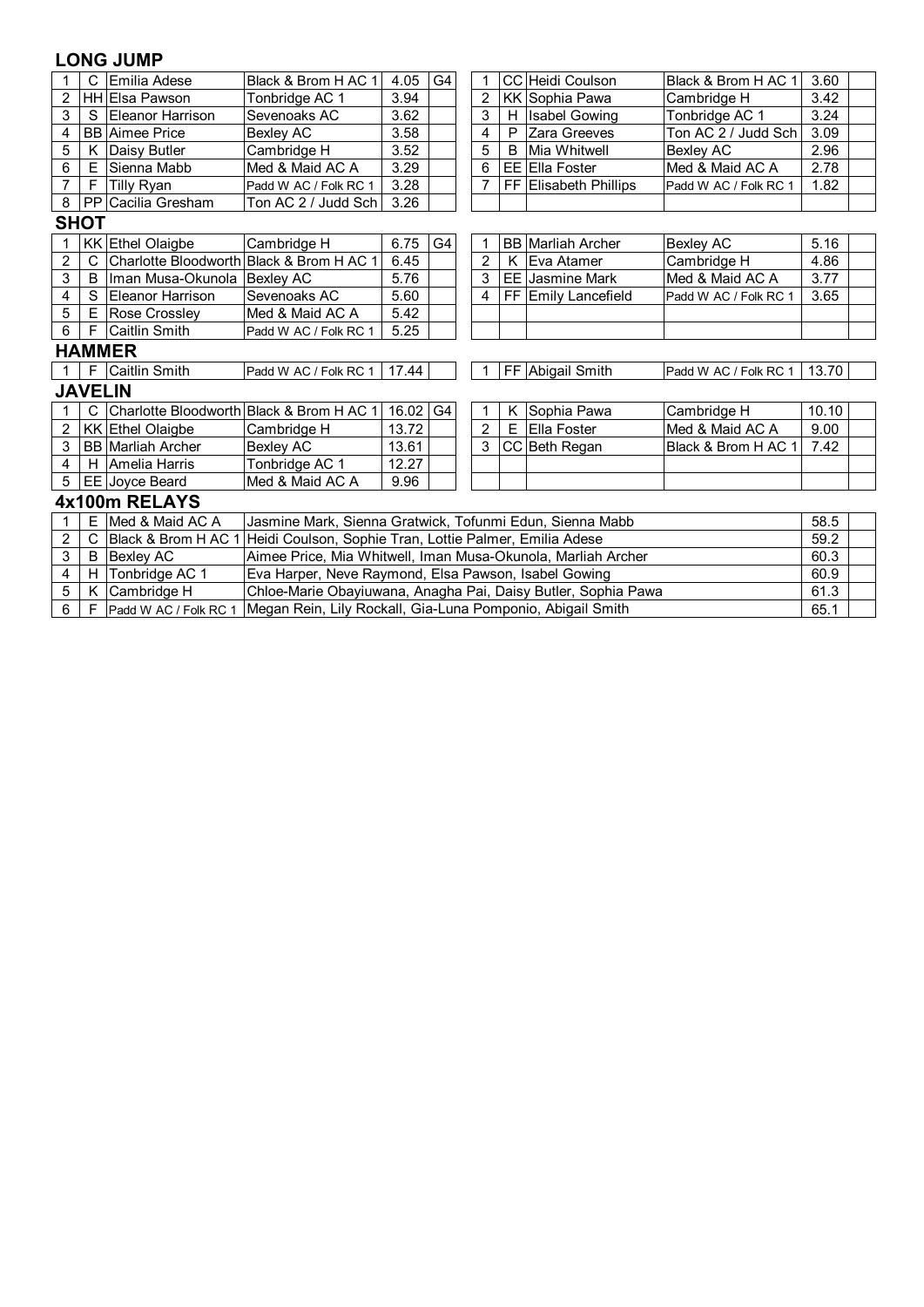# **KYAL - DIVISION 1 U15 GIRLS RESULTS 10th July 2021 Central Park, Dartford**

## **U15 Girls Points Results Overall Points Results**

**Pos**

|   |   | C Blackheath & Bromley Harriers AC 1 | 156   |                |   | C Blackheath & Bromley Harriers AC 1 |
|---|---|--------------------------------------|-------|----------------|---|--------------------------------------|
|   |   | K Cambridge Harriers                 | 122   |                |   | E Medway & Maidstone AC A            |
|   | B | Bexley AC                            | 113   |                |   | K Cambridge Harriers                 |
|   |   | H Tonbridge AC 1                     | 110.5 |                |   | P Tonbridge AC 2/Judd School         |
| 5 |   | F Paddock Wood AC/Folkestone RC 1    | 96    | 5 <sup>1</sup> |   | H Tonbridge AC 1                     |
| 6 |   | E Medway & Maidstone AC A            | 91    | - 6            | B | <b>Bexley AC</b>                     |
|   |   | S Sevenoaks AC                       | 78    |                |   | F Paddock Wood AC/Folkestone RC 1    |
| 8 | P | Tonbridge AC 2/Judd School           | 56.5  | 8              |   | S Sevenoaks AC                       |

After 46 of 46 events scored

### **Comp Athlete Club Perf Grade Pos Comp Athlete Club Perf Grade 100m** w/s w/s P Harriet Medlen Ton AC 2 / Judd Sch | 12.9 G2 | 1 | KK Nuriah Orhurhu Cambridge H | 13.4 G4 2 K Faith Assah (Cambridge H | 13.1 G3 | 2 EE Jayda Ofori-Awuah Med & Maid AC A | 13.5 G4 3 | C | Nina Whitter | Black & Brom H AC 1 | 13.1 | G3 | | 3 | HH | Evie Dixon | Tonbridge AC 1 | 13.8 4 E Grace Akindeji Med & Maid AC A 13.3 G4 4 CC Alexia Moren-Rosado Black & Brom H AC 1 13.8<br>5 B Sokipreye Appolos Bexley AC 13.4 G4 5 PP Jessica Pattison Ton AC 2 / Judd Sch 14.2 5 | B Sokipreye Appolos | Bexley AC | 13.4 | G4 | | 5 | PP | Jessica Pattison | Ton AC 2 / Judd Sch | 14.2 6 | H Elicia Lacey | Tonbridge AC 1 | 13.5 | G4 | | 6 | FF | Lilly-Ella Gore | Padd W AC / Folk RC 1 | 14.5 7 | F | Emily-Rose Evans | Padd W AC / Folk RC 1 | 13.6 | | | | 7 | SS | Abigail Hamshare | Sevenoaks AC | 14.8 8 S Emily Austin Sevenoaks AC 15.2 | | 8 BB Fadheelah Olawale-Agbojo Bexley AC 15.3 **200m** w/s 1 P Harriet Medlen Ton AC 2 / Judd Sch 26.8 G3 | 1 CC Alyssa Firla Black & Brom H AC 1 | 27.6 G4 2 | C | Nina Whitter | Black & Brom H AC 1 | 27.0  $|G3|$  | 2 | KK | Janaii Coote | Cambridge H | 28.3 3 K Faith Assah Cambridge H 27.4 G4 3 EE Lauren Springham Med & Maid AC A 28.5 4 B Sokipreye Appolos Bexley AC 27.5 G4 4 FF Harriet Court Padd W AC / Folk RC 1 29.0 5 | E | Evie Cameron | Med & Maid AC A | 28.0 | G4 | | 5 | HH | Ella Thomas | Tonbridge AC 1 | 29.6 6 | F Emily-Rose Evans | Padd W AC / Folk RC 1 | 28.7 | | | | 6 | PP | Matilda Secker | Ton AC 2 / Judd Sch | 30.0 7 | H | Flora Saunders | Tonbridge AC 1 | 31.6 | | | 7 | BB | Fadheelah Olawale-Agbojo | Bexley AC | 31.3 8 S Ava Algar Sevenoaks AC 32.3 8 S S S S S S S S S S S S Sevenoaks AC 31.7 **800m** 1 C Tallulah Ndikanwu Black & Brom H AC 1 2:24.0 G3 1 KK Amelia Lawrence Cambridge H 2:31.4<br>2 K Abigail Richards Cambridge H 2:26.0 G4 2 EE Amber Matthews Med & Maid AC A 2:32.8 2 K Abigail Richards Cambridge H 2:26.0 G4 2 EE Amber Matthews Med & Maid AC A 2:32.8<br>3 S Holly Diprose Sevenoaks AC 2:27.7 G4 3 FF Emma Clayton Padd W AC / Folk RC 1 2:33.7 3 S Holly Diprose Sevenoaks AC 2:27.7 G4 3 FF Emma Clayton Padd W AC / Folk RC 1 2:33.7 4 | E |Macey Sawyer | Med & Maid AC A | 2:30.1 G4 | SS | Sabel Morris | Sevenoaks AC | 2:40.3 5 | F |Jennifer Clayton | Padd W AC / Folk RC 1 | 2:33.1 | | | | 5 | CC | Lola Bischoff | | Black & Brom H AC 1 | 2:43.4 6 | B Sophie Ansell Bexley AC 3:00.2 **75m HURDLES** w/s w/s 1 | H | Elicia Lacey | Tonbridge AC 1 | 12.0 | G2 | | 1 | CC | Sybil Wirrom-Jorrie | Black & Brom H AC 1 | 14.0 2 C Alyssa Firla Black & Brom H AC 1 12.3 G3 2 KK Gabriella Noyce Cambridge H 14.7 3 | K | Keziah Olaleye | Cambridge H | 12.6 | G3 | | 3 | HH | Georgia Conroy | Tonbridge AC 1 | 14.9 4 B Isobel Walwyn Bexley AC 13.5 4 FF Hannah St Clare Padd W AC / Folk RC 1 16.7 5 P Matilda Secker Ton AC 2 / Judd Sch 13.9 5 BB Kaia Greener Bexley AC 16.8  $6 \mid E$  Nia Thomas Med & Maid AC A  $\mid$  14.4 7 | F Jennifer Clayton | Padd W AC / Folk RC 1 | 16.6 **2000m Walk** 1 HH Penny Horne Tonbridge AC 1 13:56.3 1 H Lara Jee Tonbridge AC 1 14:00.7 2 S Lucy Edwards Sevenoaks AC 14:23.1 **HIGH JUMP** 1 CC Megan Barlow Black & Brom H AC 1 1.45 G4 2 S Emma Windsor Sevenoaks AC | 1.40 | | | 2 | SS |Ava Algar |Sevenoaks AC | 1.30 **A String B String**

| 2 <sup>1</sup> | S Emma Windsor         | lSevenoaks AC         | 1.40 |  |    | SS Ava Algar            | Sevenoaks AC        | 1.3C |
|----------------|------------------------|-----------------------|------|--|----|-------------------------|---------------------|------|
| 3 <sup>1</sup> | <b>B</b> Heather Beet  | <b>Bexlev AC</b>      | 1.40 |  | P  | <b>Jessica Pattison</b> | Ton AC 2 / Judd Sch | 1.25 |
|                | 4 IPP Matilda Secker   | Ton AC 2 / Judd Sch I | 1.35 |  | H. | Evie Dixon              | Tonbridge AC 1      | 1.25 |
|                | 5   K Abigail Richards | Cambridge H           | 1.35 |  |    | 5 KK Faith Assah        | Cambridge H         | 1.20 |
|                | 6 HH Ella Thomas       | Tonbridge AC 1        | 1.30 |  |    | l BB lKaia Greener      | Bexley AC           | 1.15 |
|                | F Hannah St Clare      | Padd W AC / Folk RC 1 | l.30 |  |    |                         |                     |      |
|                | E Nia Thomas           | Med & Maid AC A       | nm   |  |    |                         |                     |      |

|   |   | C INina Whitter        | Black & Brom H AC 11  | 1.35 |  |
|---|---|------------------------|-----------------------|------|--|
|   |   | 2 SS Ava Algar         | Sevenoaks AC          | 1.30 |  |
| 3 | P | Jessica Pattison       | Ton AC 2 / Judd Sch I | 1.25 |  |
| 3 |   | H Evie Dixon           | Tonbridge AC 1        | 1.25 |  |
| 5 |   | KK Faith Assah         | Cambridge H           | 1.20 |  |
| 6 |   | <b>BB Kaia Greener</b> | Bexley AC             | 1.15 |  |
|   |   |                        |                       |      |  |
|   |   |                        |                       |      |  |

|     |       | C Blackheath & Bromley Harriers AC 1 | 156   |  | C Blackheath & Bromley Harriers AC 1 | $580.5$ 8 |    |
|-----|-------|--------------------------------------|-------|--|--------------------------------------|-----------|----|
|     |       | 2   K  Cambridge Harriers            | 122   |  | E Medway & Maidstone AC A            | 522.5     |    |
| 3 I | B     | Bexley AC                            | 113   |  | K Cambridge Harriers                 | 431       | -6 |
| 4 I | H     | Tonbridge AC 1                       | 110.5 |  | P Tonbridge AC 2/Judd School         | $394.5$ 5 |    |
|     |       | 5 F Paddock Wood AC/Folkestone RC 1  | 96    |  | H Tonbridge AC 1                     | 377       |    |
| 6   | E     | Medway & Maidstone AC A              | 91    |  | <b>B</b> Bexlev AC                   | 335       | ્વ |
|     |       | S Sevenoaks AC                       | 78    |  | F Paddock Wood AC/Folkestone RC 1    | $333.5$ 2 |    |
|     | 8   P | Tonbridge AC 2/Judd School           | 56.5  |  | S Sevenoaks AC                       | 254       |    |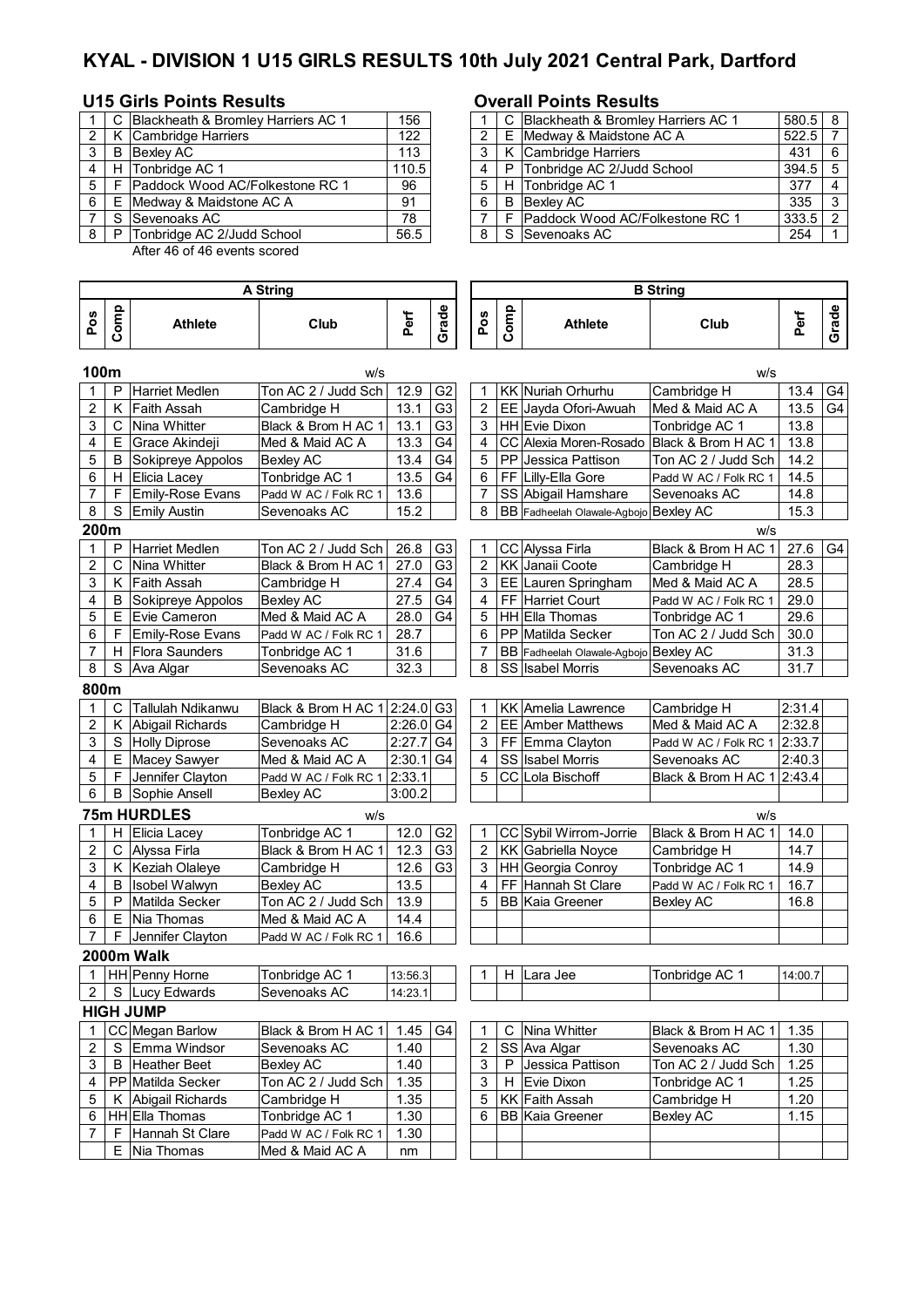## **LONG JUMP**

| $\mathbf{1}$            | C                   | Sybil Wirrom-Jorrie              | Black & Brom H AC 1                                                                                                          | 4.91     | G <sub>3</sub>  | $\mathbf{1}$   |   | CC Emily Hayden de Carbonnieres | Black & Brom H AC 1                                         | 4.07             |
|-------------------------|---------------------|----------------------------------|------------------------------------------------------------------------------------------------------------------------------|----------|-----------------|----------------|---|---------------------------------|-------------------------------------------------------------|------------------|
| $\overline{2}$          | Κ                   | Gabriella Noyce                  | Cambridge H                                                                                                                  | 4.30     |                 | $\overline{c}$ |   | <b>BB</b> Heather Beet          | <b>Bexley AC</b>                                            | 3.96             |
| $\overline{3}$          | F                   | <b>Harriet Court</b>             | Padd W AC / Folk RC 1                                                                                                        | 4.23     |                 | 3              |   | EE Lauren Springham             | Med & Maid AC A                                             | 3.67             |
| $\overline{\mathbf{4}}$ | B                   | Isobel Walwyn                    | <b>Bexley AC</b>                                                                                                             | 4.22     |                 | 4              |   | FF Hannah St Clare              | Padd W AC / Folk RC 1                                       | 3.65             |
| 5                       | Ε                   | Grace Akindeji                   | Med & Maid AC A                                                                                                              | 4.10     |                 | 5              | P | <b>Polly Moses</b>              | Ton AC 2 / Judd Sch                                         | 3.60             |
| 6                       | PP                  | Jessica Pattison                 | Ton AC 2 / Judd Sch                                                                                                          | 3.87     |                 | 6              |   | <b>KK Nuriah Orhurhu</b>        | Cambridge H                                                 | 3.60             |
| $\overline{7}$          | н                   | Georgia Conroy                   | Tonbridge AC 1                                                                                                               | 3.70     |                 | $\overline{7}$ |   | <b>HH</b> Flora Saunders        | Tonbridge AC 1                                              | 3.21             |
| $\bf 8$                 | $\mathbf S$         | Emma Windsor                     | Sevenoaks AC                                                                                                                 | 3.53     |                 |                |   |                                 |                                                             |                  |
| <b>SHOT</b>             |                     |                                  |                                                                                                                              |          |                 |                |   |                                 |                                                             |                  |
| $\mathbf{1}$            | B                   | <b>Eleanor Russell</b>           | <b>Bexley AC</b>                                                                                                             | 8.83     | G4              | 1              |   | <b>BB</b> Heather Beet          | <b>Bexley AC</b>                                            | 7.00             |
| $\overline{c}$          |                     | HH Isabelle Cannon               | Tonbridge AC 1                                                                                                               | 8.28     | $\overline{G4}$ | $\overline{2}$ |   | H Neve Bachelor                 | Tonbridge AC 1                                              | 6.84             |
| $\mathbf{3}$            | F.                  | Rae Hancock                      | Padd W AC / Folk RC 1                                                                                                        | 7.37     |                 | 3              | K | Gabriella Noyce                 | Cambridge H                                                 | 6.48             |
| $\overline{\mathbf{4}}$ |                     | <b>KK Keziah Olaleye</b>         | Cambridge H                                                                                                                  | 6.74     |                 | 4              |   | CC Emily Hayden de Carbonnieres | Black & Brom H AC 1                                         | 5.73             |
| $\mathbf 5$             | C                   | <b>Madeleine Marston</b>         | Black & Brom H AC 1                                                                                                          | 6.70     |                 | 5              |   | SS Abigail Hamshare             | Sevenoaks AC                                                | 3.74             |
| 6                       | S                   | <b>Madeleine Swindin</b>         | Sevenoaks AC                                                                                                                 | 6.67     |                 |                |   |                                 |                                                             |                  |
| $\overline{7}$          | E.                  | Nia Thomas                       | Med & Maid AC A                                                                                                              | 5.56     |                 |                |   |                                 |                                                             |                  |
| <b>HAMMER</b>           |                     |                                  |                                                                                                                              |          |                 |                |   |                                 |                                                             |                  |
| $\mathbf{1}$            | В                   | <b>Eleanor Russell</b>           | <b>Bexley AC</b>                                                                                                             | 27.86 G4 |                 | 1              |   |                                 | CC Emily Hayden de Carbonnieres Black & Brom H AC 1   16.67 |                  |
| $\overline{2}$          | F                   | Rae Hancock                      | Padd W AC / Folk RC 1                                                                                                        | 19.87    |                 |                |   |                                 |                                                             |                  |
| $\mathbf{3}$            | С                   | <b>Madeleine Marston</b>         | Black & Brom H AC 1                                                                                                          | 17.41    |                 |                |   |                                 |                                                             |                  |
| $\overline{4}$          | E.                  | Heidi Hughes                     | Med & Maid AC A                                                                                                              | 11.47    |                 |                |   |                                 |                                                             |                  |
|                         | <b>JAVELIN</b>      |                                  |                                                                                                                              |          |                 |                |   |                                 |                                                             |                  |
|                         |                     |                                  |                                                                                                                              |          |                 |                |   |                                 |                                                             |                  |
| $\mathbf{1}$            | B                   | <b>Eleanor Russell</b>           | <b>Bexley AC</b>                                                                                                             | 31.95    | G <sub>2</sub>  | 1              | F | Rae Hancock                     | Padd W AC / Folk RC 1                                       | 20.83            |
| $\sqrt{2}$              |                     | FF Harriet Court                 | Padd W AC / Folk RC 1                                                                                                        | 27.27    | G4              | $\sqrt{2}$     | H | <b>Isabelle Cannon</b>          | Tonbridge AC 1                                              | 14.23            |
| $\mathfrak{S}$          | E.                  | <b>Florence Milner</b>           | Med & Maid AC A                                                                                                              | 20.58    |                 | $\mathbf{3}$   |   | EE Heidi Hughes                 | Med & Maid AC A                                             | 13.59            |
| $\overline{\mathbf{4}}$ |                     | <b>HH</b> Neve Bachelor          | Tonbridge AC 1                                                                                                               | 15.54    |                 | 4              |   | <b>KK Keziah Olaleye</b>        | Cambridge H                                                 | 11.00            |
| 5                       | S                   | <b>Madeleine Swindin</b>         | Sevenoaks AC                                                                                                                 | 14.31    |                 |                |   | CC Alyssa Firla                 | Black & Brom H AC 1                                         | nm               |
| 6                       | Κ                   | <b>Mia Harris</b>                | Cambridge H                                                                                                                  | 13.00    |                 |                |   | <b>BB</b> Gift Solola           | <b>Bexley AC</b>                                            | nm               |
| $\overline{7}$          | С                   | Madeleine Marston                | Black & Brom H AC 1                                                                                                          | 11.69    |                 |                |   |                                 |                                                             |                  |
| <b>RELAYS</b>           |                     |                                  |                                                                                                                              |          |                 |                |   |                                 |                                                             |                  |
| 4x100m                  |                     |                                  |                                                                                                                              |          |                 |                |   |                                 |                                                             |                  |
| $\mathbf{1}$            | Κ                   | Cambridge H                      | Faith Assah, Nuriah Orhurhu, Zafirah Alebiosu, Keziah Olaleye                                                                |          |                 |                |   |                                 |                                                             | 51.2             |
| $\overline{c}$          | C                   | Black & Brom H AC 1              | Sybil Wirrom-Jorrie, Nina Whitter, Emily Hayden de Carbonnieres, Alexia Moren-Rosado                                         |          |                 |                |   |                                 |                                                             | 52.3             |
| 3                       | H                   | Tonbridge AC 1                   | Georgia Conroy, Evie Dixon, Flora Saunders, Libby Smith                                                                      |          |                 |                |   |                                 |                                                             | 55.9             |
| $\overline{4}$          | B                   | <b>Bexley AC</b>                 | Sokipreye Appolos, Isobel Walwyn, Fadheelah Olawale-Agbojo, Gift Solola                                                      |          |                 |                |   |                                 |                                                             | 56.4             |
| $\sqrt{5}$              | F                   | Padd W AC / Folk RC 1            | Lilly-Ella Gore, Emily-Rose Evans, Hannah St Clare, Jennifer Clayton                                                         |          |                 |                |   |                                 |                                                             | 57.5             |
| $\overline{6}$          | S                   | Sevenoaks AC                     | Abigail Hamshare, Ava Algar, Emma Windsor, Emily Austin                                                                      |          |                 |                |   |                                 |                                                             | 60.1             |
| 4x300m                  |                     |                                  |                                                                                                                              |          |                 |                |   |                                 |                                                             |                  |
| $\mathbf{1}$            |                     | C #NAME?                         | Tallulah Ndikanwu, Megan Barlow, Alyssa Firla, Emily Deveney                                                                 |          |                 |                |   |                                 |                                                             | 3:02.1           |
| $\sqrt{2}$              | Е                   | Med & Maid AC A                  | Evie Cameron, Macey Sawyer, Amber Matthews, Lauren Springham                                                                 |          |                 |                |   |                                 |                                                             | 3:10.8           |
| 3<br>$\overline{4}$     | S<br>$\overline{B}$ | Sevenoaks AC<br><b>Bexley AC</b> | Isabel Morris, Ava Algar, Emma Windsor, Holly Diprose<br>Heather Beet, Sophie Ansell, Kaia Greener, Fadheelah Olawale-Agbojo |          |                 |                |   |                                 |                                                             | 3:23.9<br>3:31.9 |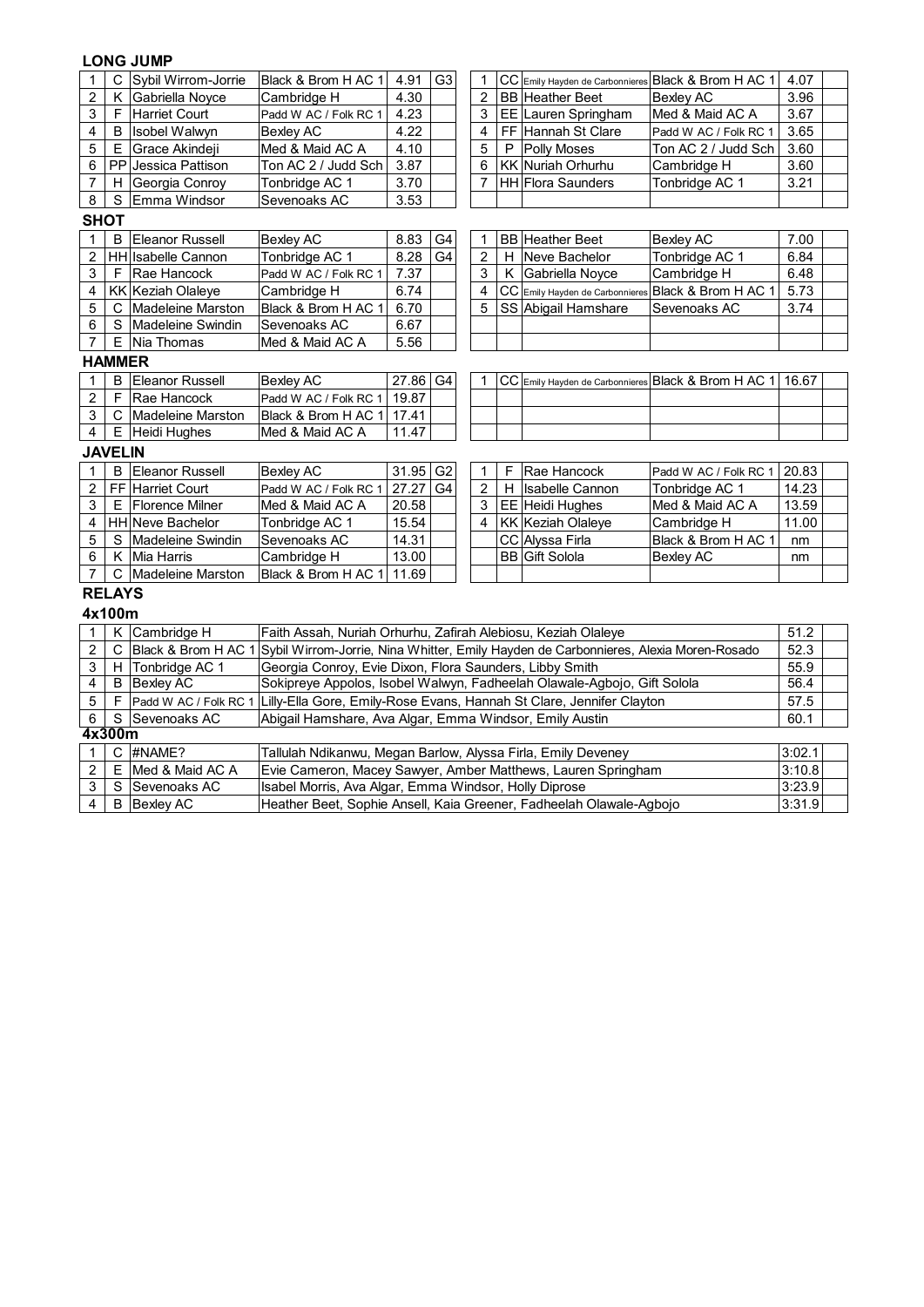|  | NON-SCORING RESULTS 10th July 2021 Central Park, Dartford |  |  |  |
|--|-----------------------------------------------------------|--|--|--|
|  |                                                           |  |  |  |

|                | <b>Athlete</b>            | Club                  | Perf   | Grade          |
|----------------|---------------------------|-----------------------|--------|----------------|
|                | U13 Boys                  |                       |        |                |
| 100m           |                           | W/S                   |        |                |
| 1              | Djibril Berrebha-Newby    | <b>Bexley AC</b>      | 14.9   |                |
| $\overline{2}$ | <b>William Hirst</b>      | Padd W AC / Folk RC 1 | 15.0   |                |
|                | 3 Oliver Hill             | Cambridge H           | 16.1   |                |
| 4              | <b>Fin Delaney</b>        | Ton AC 2 / Judd Sch   | 16.3   |                |
| 200m           |                           | W/S                   |        |                |
| $\mathbf 1$    | <b>Theodore Osobu</b>     | Black & Brom H AC 1   | 28.5   | G4             |
| $\overline{2}$ | Aniket Iyengar            | Cambridge H           | 33.3   |                |
| 3              | <b>Benjamin Gruneberg</b> | Ton AC 2 / Judd Sch   | 33.8   |                |
| 800m           |                           |                       |        |                |
| $\mathbf 1$    | <b>Charlie Warren</b>     | Tonbridge AC 1        | 2:31.7 | G4             |
| 2 <sup>1</sup> | Aniket Iyengar            | Cambridge H           | 2:40.1 |                |
| 3 <sup>1</sup> | Charlie Hay               | Black & Brom H AC 1   | 2:41.9 |                |
|                | <b>75m HURDLES</b>        | W/S                   |        |                |
|                | 1 Jake Alford             | Med & Maid AC A       | 16.0   |                |
|                | <b>LONG JUMP</b>          |                       |        |                |
| 1              | <b>Henry Bruce</b>        | Ton AC 2 / Judd Sch   | 3.21   |                |
|                | 2 Djibril Berrebha-Newby  | <b>Bexley AC</b>      | 2.61   |                |
| <b>SHOT</b>    |                           |                       |        |                |
| 1              | Noah Fage                 | Black & Brom H AC 1   | 6.50   |                |
|                | <b>JAVELIN</b>            |                       |        |                |
| $\mathbf{1}$   | <b>Benjamin Gruneberg</b> | Ton AC 2 / Judd Sch   | 22.56  | G4             |
| 2 <sup>1</sup> | Thomas Webb               | Padd W AC / Folk RC 1 | 22.34  | G4             |
|                | 3 Lorne Burnett           | Black & Brom H AC 1   | 20.07  |                |
|                | U15 Boys                  |                       |        |                |
| 100m           |                           | W/S                   |        |                |
| 1              | lan White                 | Ton AC 2 / Judd Sch   | 13.8   |                |
| $\overline{2}$ | <b>Daniel Culver</b>      | Med & Maid AC A       | 14.5   |                |
| 200m           |                           | W/S                   |        |                |
| 1              | <b>Ryen Rennie</b>        | Black & Brom H AC 1   | 26.0   |                |
| $\overline{2}$ | Max Clark                 | Tonbridge AC 1        | 26.4   |                |
| 3              | <b>Charlie Rouse</b>      | Med & Maid AC A       | 27.1   |                |
| 4              | Luke Bridges              | Cambridge H           | 27.8   |                |
| 800m           |                           |                       |        |                |
| 1              | <b>Franklin Shepherd</b>  | Med & Maid AC A       | 2:11.0 | G <sub>3</sub> |
| $\overline{2}$ | <b>Ryan Alford-Smith</b>  | Sevenoaks AC          | 2:29.2 |                |
| 3              | <b>Thomas Griffiths</b>   | Tonbridge AC 1        | 2:43.7 |                |
|                | <b>HIGH JUMP</b>          |                       |        |                |
| 1              | <b>Theo Ronchetti</b>     | Med & Maid AC A       | 1.45   |                |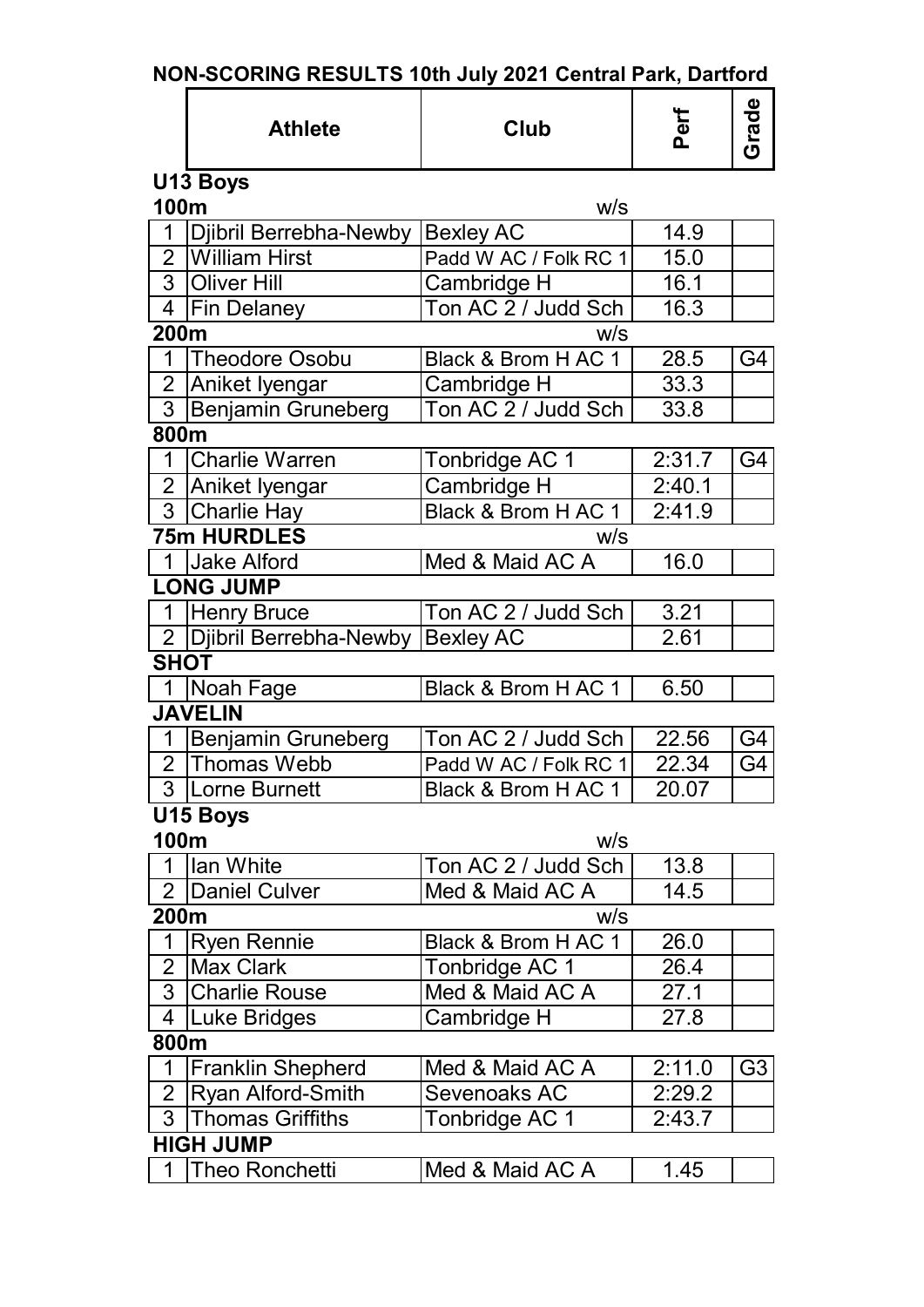|                | <b>SHOT</b>            |                       |        |                 |
|----------------|------------------------|-----------------------|--------|-----------------|
|                | 1 Evan Zell-Smith      | Ton AC 2 / Judd Sch   | 8.36   |                 |
|                | <b>DISCUS</b>          |                       |        |                 |
|                | 1 Nathan Lewis         | Ton AC 2 / Judd Sch   | 23.80  |                 |
|                | U13 Girls              |                       |        |                 |
| <b>75m</b>     |                        | W/S                   |        |                 |
| 1              | Tofunmi Edun           | Med & Maid AC A       | 11.3   |                 |
| $\overline{2}$ | Lottie Palmer          | Black & Brom H AC 1   | 11.4   |                 |
|                | 3 Caitlin Smith        | Padd W AC / Folk RC 1 | 12.7   |                 |
| <b>150m</b>    |                        |                       |        |                 |
| 1              | <b>Emily Willcox</b>   | Ton AC 2 / Judd Sch   | 24.0   |                 |
| 2 <sup>1</sup> | Kiki Plekkepoel Neilan | Cambridge H           | 25.4   |                 |
|                | 3 Joyce Beard          | Med & Maid AC A       | 25.6   |                 |
| 800m           |                        |                       |        |                 |
| $\mathbf 1$    | Sienna Mabb            | Med & Maid AC A       | 2:46.1 |                 |
|                | 2   Lily Bridgeman     | Black & Brom H AC 1   | 2:56.3 |                 |
|                | 3 Celia Yeatman        | Cambridge H           | 3:01.1 |                 |
|                | <b>LONG JUMP</b>       |                       |        |                 |
|                | 1 Emily Willcox        | Ton AC 2 / Judd Sch   | 3.64   |                 |
|                | 2 Tofunmi Edun         | Med & Maid AC A       | 3.18   |                 |
|                | 3 Emily Lancefield     | Padd W AC / Folk RC 1 | 2.60   |                 |
| $\overline{4}$ | Eva Atamer             | Cambridge H           | 2.32   |                 |
|                | <b>JAVELIN</b>         |                       |        |                 |
|                | 1 Eva Atamer           | Cambridge H           | 10.04  |                 |
|                | <b>U15 Girls</b>       |                       |        |                 |
| 100m           |                        | W/S                   |        |                 |
|                | 1 Zafirah Alebiosu     | Cambridge H           | 13.5   | G4              |
|                | 2 Sybil Wirrom-Jorrie  | Black & Brom H AC 1   | 13.5   | $\overline{G4}$ |
|                | 3 Gift Solola          | <b>Bexley AC</b>      | 14.9   |                 |
| 200m           |                        | W/S                   |        |                 |
| $\mathbf{1}$   | Grace Akindeji         | Med & Maid AC A       | 27.9   |                 |
| $\overline{2}$ | Evie Dixon             | Tonbridge AC 1        | 28.3   |                 |
| 3 <sup>1</sup> | <b>Ciara McGinty</b>   | Cambridge H           | 29.0   |                 |
|                | 4   Lilly-Ella Gore    | Padd W AC / Folk RC 1 | 30.9   |                 |
| 5              | Kaia Greener           | <b>Bexley AC</b>      | 31.6   |                 |
| 800m           |                        |                       |        |                 |
| $\mathbf 1$    | Mia Harris             | Cambridge H           | 2:38.7 |                 |
|                | 2 Isla Spink           | Black & Brom H AC 1   | 2:39.8 |                 |
|                | 3 Heidi Hughes         | Med & Maid AC A       | 2:41.5 |                 |
|                | <b>75m HURDLES</b>     | W/S                   |        |                 |
| $\mathbf 1$    | <b>Flora Saunders</b>  | Tonbridge AC 1        | 14.3   |                 |
|                | 2 Emma Clayton         | Padd W AC / Folk RC 1 | 17.6   |                 |
|                | <b>HIGH JUMP</b>       |                       |        |                 |
|                | 1   Mia Harris         | Cambridge H           | 1.25   |                 |
|                | <b>LONG JUMP</b>       |                       |        |                 |
|                | 1 Libby Smith          | Tonbridge AC 1        | 3.81   |                 |